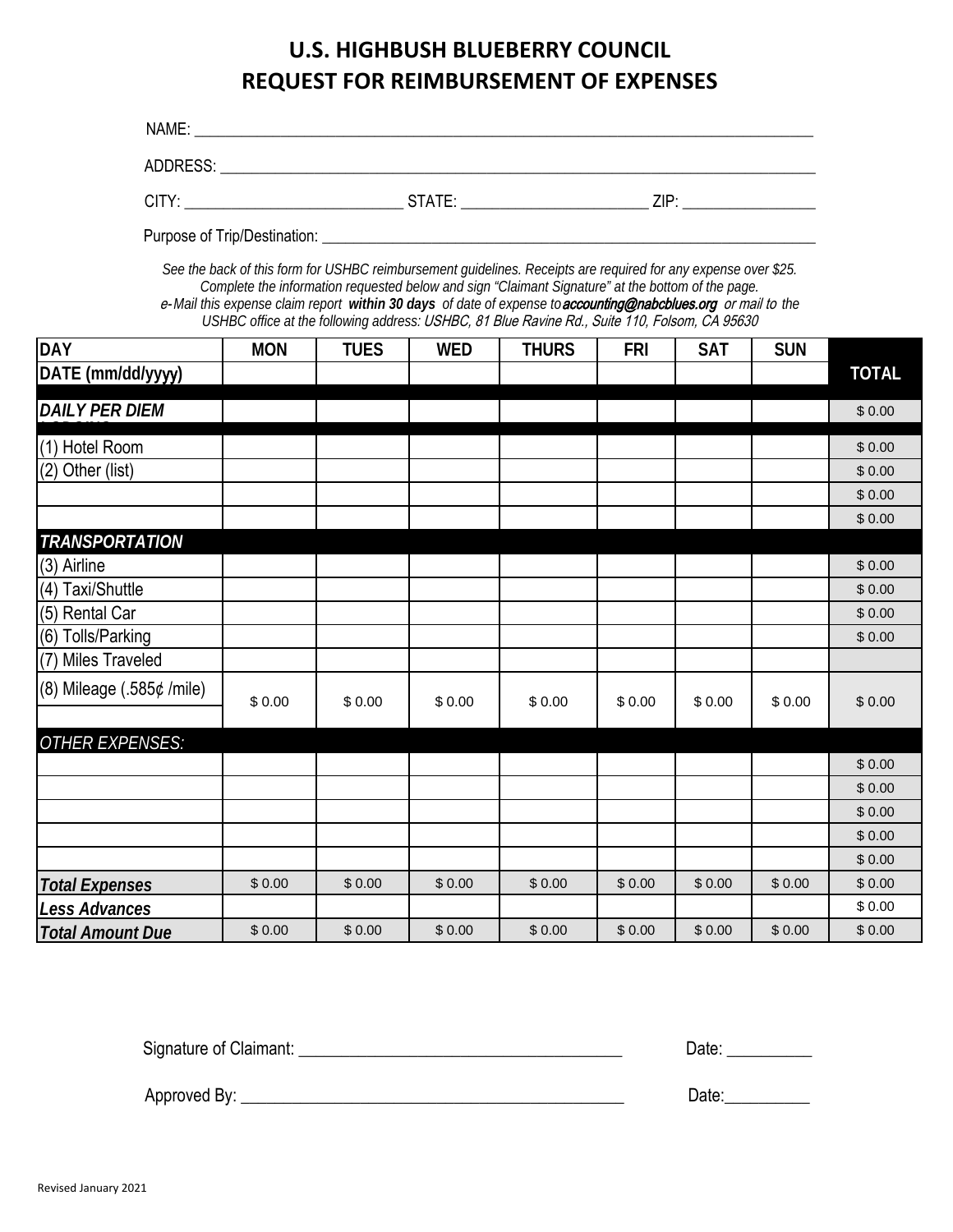### **U.S. HIGHBUSH BLUEBERRY COUNCIL REQUEST FOR REIMBURSEMENT OF EXPENSES**

Expenses should be submitted to USHBC using a USHBC REQUEST FOR REIMBURSEMENT OF EXPENSES form in accordance with the following:

Reasonable and approved expenses related to USHBC meetings will be reimbursed. All other expenses not related to attendance at a USHBC meeting or event, including travel, must be associated with a USHBC related activity which is approved by the President. Necessary travel expenses include airline tickets, mileage, meals and lodging. When other expenses are incurred, the traveler must provide an explanation and receipts, if they are seeking a reimbursement for those expenses. When other individuals are involved in accruing the travel expense, the name(s) and organization(s) must be shown in the expense documentation. No spousal expenses will be reimbursed.

- Each person filing a claim for reimbursement shall be responsible for supplying the necessary receipts or a reasonable explanation of the various expenses incurred during the approved travel period. All such claims for reimbursement shall be filed within **30 days** following the date the expenses were incurred. Travel by the President will be submitted for approval by the USHBC Treasurer.
- Members will be required to book and pay for all airfare, travel (rental car, bus, train, etc.) and hotel room lodging charges. The USHBC will reimburse the claimant for one night's stay and parking (up to \$125) at an airport hotel prior to their actual departure day if their scheduled departure time is before 6:00am. Per diem will not be covered for this extra day. Travelers will be reimbursed by the USHBC for these approved expenses along with actual costs for mileage, taxi or shuttle to and from airport, parking and tolls. Expense claims, with copies of all receipts for any expenses over \$25, must be sent to the USHBC office for full reimbursement. *(Note: Receipts for expenses under \$25 are also encouraged and should be provided whenever possible).*
- The USHBC will reimburse the claimant for all other approved and qualified travel and business expenses based upon an **approved USHBC per diem rate of \$100 per day**. This per diem will cover all meals, tips, internet and phone charges, travel insurance, and taxi fares (except to and from airport) related to the corresponding trip. Per diem can only be claimed from the day traveling to the USHBC meeting (no earlier than the day prior to the first USHBC meeting) to the day of meeting completion (or no later than the day immediately following the last USHBC meeting).
- The cost of any meals provided to Council members, whether by the USHBC, an affiliate group or the hotel, will be deducted from the per diem total. In these cases the per diem will be reduced by 15% for any breakfast, 25% for any lunch and by 50% for any dinner that is provided.
- Domestic Travel: Members will be asked to book least cost economy airfares on U.S. carriers.
- International Travel: Members will be asked to schedule flights on U.S. carriers whenever possible and will be reimbursed for business class travel on any flight longer than six hours in airtime.
- Airfare will be reimbursed for travel between the member's home to the site of the meeting and return. Any non-Council related travel beyond these points will be the responsibility of the member.
- Any member traveling to a meeting by car will be reimbursed at the current official IRS rate from home to the meeting site and return. However, should a claim for automobile mileage reimbursement exceed \$400, the round-trip cost by auto will be compared to the most recent and lowest round trip price available for airfare to and from these same locations, and the lower of these two costs will be awarded to the claimant.
- Travelers obtaining a rental vehicle should rent a compact or intermediate car (if traveling alone). When possible, advance arrangements should be made in order to receive optimum discount rates. Rental cars will not be covered from point of arrival to and from the meeting location when a taxi or shuttle service is available. A completed, signed and approved USHBC REQUEST FOR REIMBURSEMENT OF EXPENSES from the traveler must be provided to the USHBC office. Receipts must be attached to the voucher. USHBC Treasurer shall approve all expense vouchers of the President. The President shall approve all other member, alternate, committee member, and vendor expenses as well as those of USHBC employees under supervision of the President. Falsification of any expense report will be brought to the USHBC's attention for appropriate action.